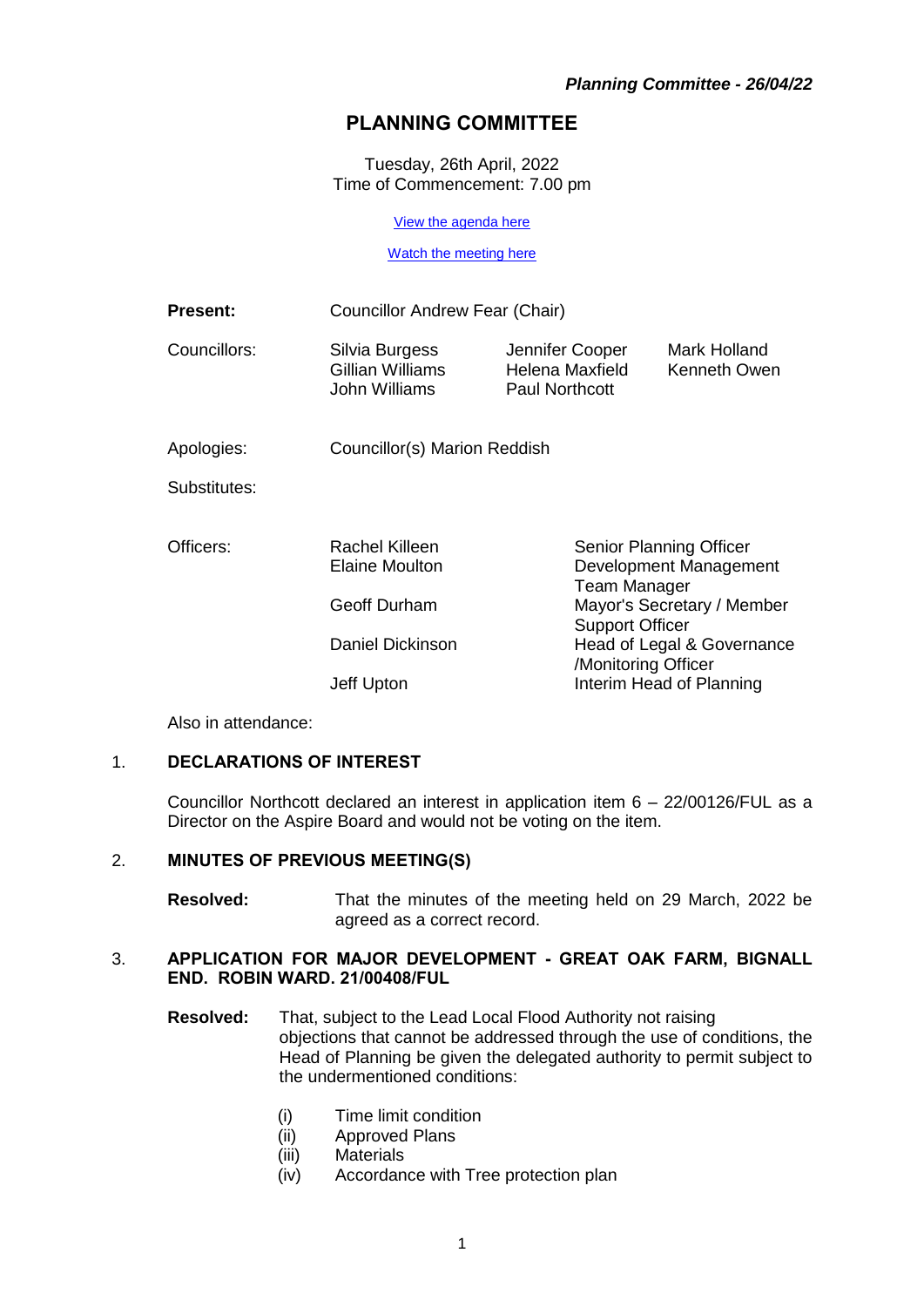### *Planning Committee - 26/04/22*

- (v) Submission of a Arboricultural Method Statement
- (vi) Submission of a landscaping scheme
- (vii) Accordance with submitted drainage scheme
- (viii) Verification report for completion of the slurry lagoon
- (ix) Lighting scheme
- (x) Any condition as required in response to the comments of the Staffordshire Flood Team

The Coal Authority's Standing Advice be provided within the Decision Notice.

[Watch the debate here](https://youtu.be/krhtHTUu4XE?t=55)

### 4. **APPLICATION FOR MAJOR DEVELOPMENT - CROFT FARM, STONE ROAD, HILL CHORLTON. DAVID JAMES DEVELOPMENTS LIMITED. 22/00046/REM**

- **Resolved:** That the application be permitted subject to the undermentioned conditions:
	- (i) Link to outline planning permission and conditions
	- (ii) Approved plans
	- (iii) Tree protection plan
	- (iv) Arboricultural method statement
	- (v) Schedule of works for retained trees
	- (vi) Provision of access, parking and turning areas
	- (vii) Details of materials
	- (viii) Details of boundary treatments
	- (ix) No street lighting to be installed without prior approval of its appearance.

[Watch the debate here](https://youtu.be/krhtHTUu4XE?t=199)

#### 5. **APPLICATION FOR MAJOR DEVELOPMENT - ASHFIELDS GRANGE, HALL STREET, NEWCASTLE. ASPIRE HOUSING. 22/00126/FUL**

**Resolved:** That the variation of Conditions 1 and 24 of planning permission 20/00609/FUL be permitted, to substitute approved plans with revised plans to secure amendments to the design of roof parapets and the landscape design of the third floor roof terrace, along with the rewording of condition 24 to read as follows;

> *"Prior to the occupation of the development hereby approved the following Electric Vehicle Charging Provision shall be made available on site and maintained for the lifetime of the development;*

- *12 of the 48 parking spaces must be provided with a fully operational electric vehicle charging point, which shall include 1 disabled space and 1 staff parking space*
- *All other parking spaces shall be provided with duct infrastructure to allow future charging point connection.*
- *Charge points are to be a minimum of 32Amp with Type 2 Mennekes connections, Mode 3 (on a dedicated circuit) or equivalent.*

*Reason: To enable charging of plug-in and other ultra-low emission vehicles in safe, accessible and convenient locations, in accordance*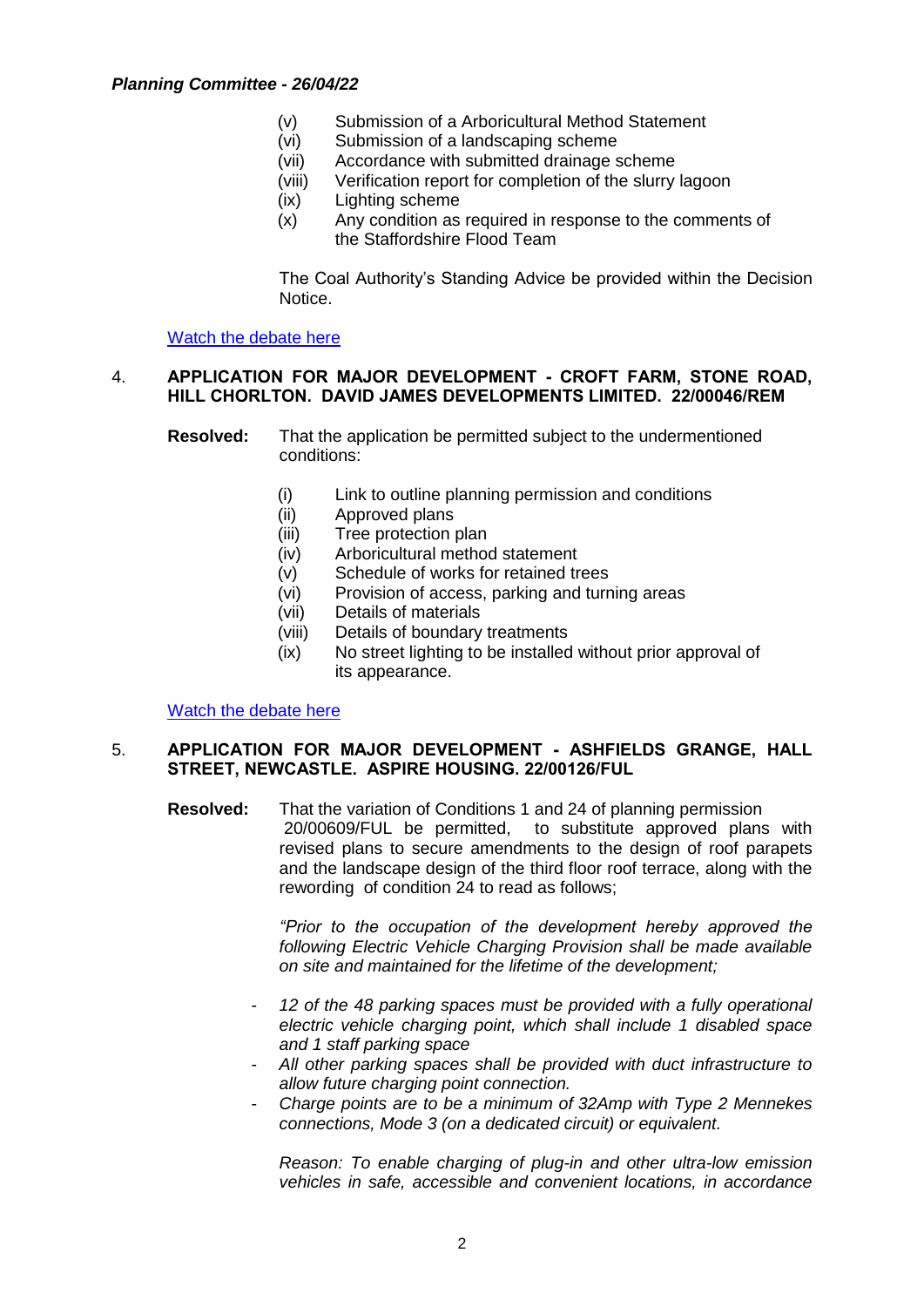*with the requirements of the National Planning Policy Framework 2021."*

and subject to the imposition of all other conditions attached to planning permission 20/00609/FUL that remain relevant at this time, amended as necessary.

[Watch the debate here](https://youtu.be/krhtHTUu4XE?t=3094)

#### 6. **APPLICATION FOR OTHER DEVELOPMENT - 15 MORSTON DRIVE, CLAYTON, NEWCASTLE-UNDER-LYME. MR AND MRS P EVANS. 22/00204/FUL**

**Resolved:** That the application be permitted subject to the undermentioned conditions:

- (i) Time limit condition
- (ii) Approved Plans
- (iii) Materials

[Watch the debate here](https://youtu.be/krhtHTUu4XE?t=4010)

#### 7. **APPLICATION FOR OTHER DEVELOPMENT - LAND TO EAST OF CONEYGREAVE LANE, WHITMORE. HIGH SPEED TWO (HS2) LIMITED. 22/00153/SCH17**

**Resolved:** That the Schedule 17 application be granted subject to the undermentioned condition:

(i) Carried out in accordance with the approved plans.

[Watch the debate here](https://youtu.be/krhtHTUu4XE?t=4035)

#### 8. **APPLICATION FOR OTHER DEVELOPMENT - BT TELEPHONE EXCHANGE, FAIRGREEN ROAD, BALDWINS GATE. EE LTD. 22/00262/TDET**

- **Resolved:** (a) That prior approval is required, and
	- (b) That such prior approval is refused for the following reasons:
	- (i) The siting, scale and external appearance of the proposal development would be harmful to the visual appearance of the area and contrary to Policy CSP1 of the Core Spatial Strategy 2006-2026, Policy T19 of the Newcastle-under-Lyme Local Plan 2011, Policy DC2 of the Chapel and Hill Chorlton, Maer and Aston and Whitmore Neighbourhood Plan and the aims and objectives of the National Planning Policy Framework 2021.
	- (ii) The application has failed to demonstrate that the proposed development would not lead to unacceptable harm to TPO 98 and other visually significant trees adjacent to the application site. Therefore the proposal would be contrary to Policy N12 of the Newcastle-under-Lyme Local Plan 2011 and the aims and objectives of the National Planning Policy Framework 2021.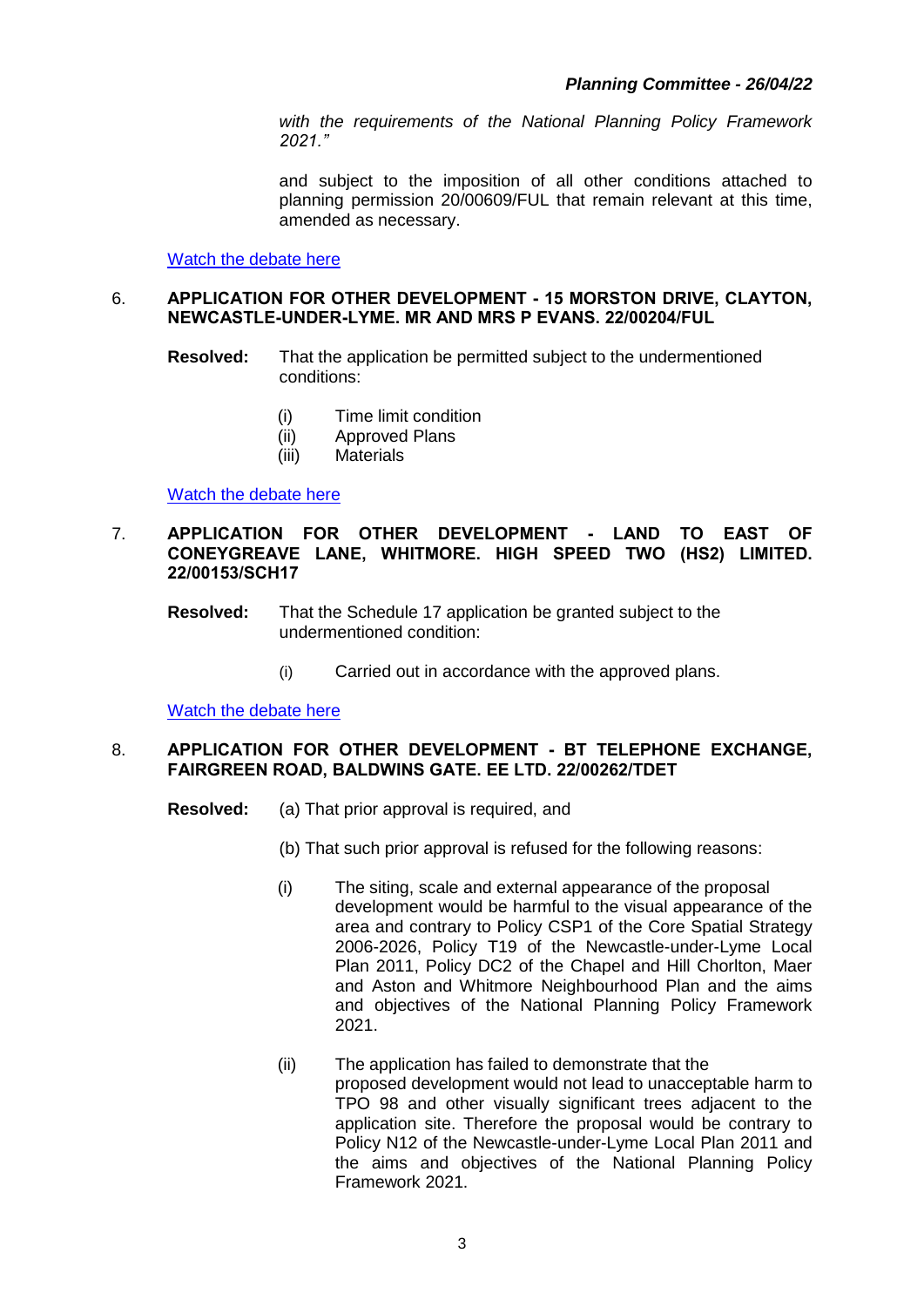## *Planning Committee - 26/04/22*

[Watch the debate here](https://youtu.be/krhtHTUu4XE?t=4483)

## 9. **5 BOGGS COTTAGE, KEELE. 14/00036/207C3**

- **Resolved:** (i) That the information be received
	- (ii) That a further update report be brought to this Committee in two meetings time.

[Watch the debate here](https://youtu.be/krhtHTUu4XE?t=4781)

#### 10. **LAND AT DODDLESPOOL, BETLEY. 17/00186/207C2**

- 
- **Resolved:** (i) That the information be received
	- (ii) That a further update report be brought to this Committee in two meetings time.

[Watch the debate here](https://youtu.be/krhtHTUu4XE?t=4809)

### 11. **QUARTERLY REPORT ON EXTENSIONS TO TIME PERIODS WITHIN WHICH OBLIGATIONS UNDER SECTION 106 CAN BE ENTERED INTO**

Members were advised that the application for the former Newcastle Library had now had a decision issued on 20 April.

- **Resolved:** (i) That the report be noted
	- (ii) That the Head of Planning continue to report, on a quarterly basis, on the exercise of his authority to extend the period of time for an applicant to enter into Section 106 obligations.

[Watch the debate here](https://youtu.be/krhtHTUu4XE?t=4861)

#### 12. **APPEAL DECISION - 2 HAWTHORN GARDENS, TALKE. 21/00532/FUL**

**Resolved:** That the appeal decision be noted.

[Watch the debate here](https://youtu.be/krhtHTUu4XE?t=4892)

#### 13. **APPLICATION FOR FINANCIAL ASSISTANCE (HISTORIC BUILDINGS GRANT) - NEWCASTLE LODGE, KEELE UNIVERSITY. 21/22004/HBG**

**Resolved:** That the following grant be approved:

£5,000 Historic Building Grant be given towards essential fabric repairs

Watch [the debate here](https://youtu.be/krhtHTUu4XE?t=4906)

#### 14. **URGENT BUSINESS**

There was no Urgent Business.